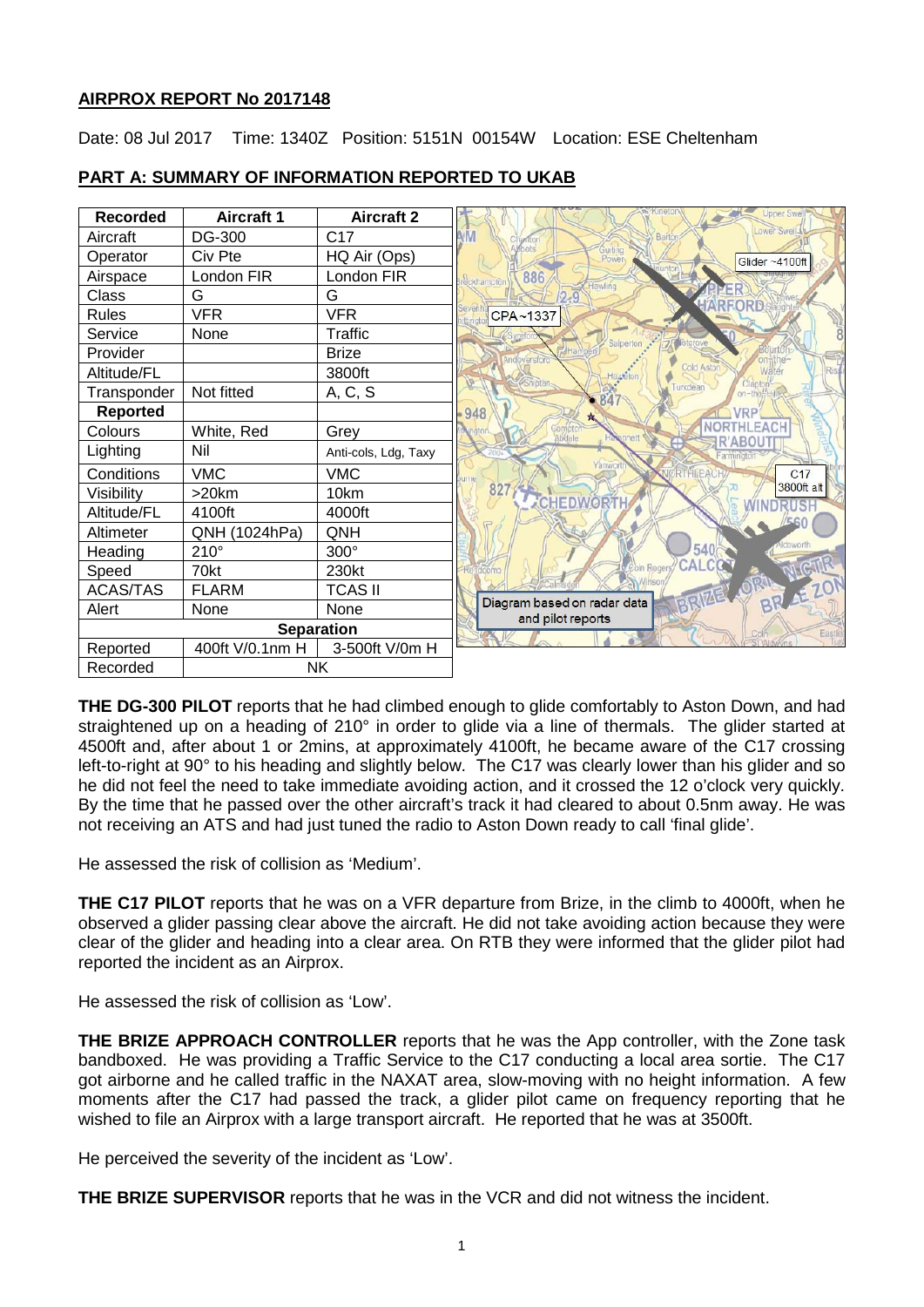# **Factual Background**

The weather at Brize was recorded as follows:

METAR EGVN 081250Z 30005KT 9999 FEW048 BKN300 23/10 Q1019 BLU NOSIG=

### **Analysis and Investigation**

### **Military ATM**

An Airprox occurred on 8 Jul 17, at approximately 1340hrs UTC, in the vicinity of NAXAT, between a Glider and a C17. The C17 was receiving a Traffic Service from Brize Approach while conducting a local flight and the glider was not receiving an ATS at the time of the incident. Radar replays from NATS radar sources were able to identify the C17 but no other conflicting traffic was visible in the aircraft's vicinity during the time of the Airprox. Based on the pilot and ATC reports, it is believed that the Glider was displayed on the Brize Approach controller's radar screen and that Traffic Information was passed to the C17 pilot iaw CAP 774.

#### **UKAB Secretariat**

The Glider and C17 pilots shared an equal responsibility for collision avoidance and not to operate in such proximity to other aircraft as to create a collision hazard<sup>[1](#page-1-0)</sup>. If the incident geometry is considered as converging then the C17 pilot was required to give way to the glider<sup>[2](#page-1-1)</sup>.

#### **Comments**

### **HQ Air Command**

This Airprox took place in Class G airspace where the practical barriers to MAC would be expected to be electronic conspicuity, a surveillance-based ATS and lookout. The C-17 is equipped with TCAS II but the glider was not carrying equipment that could interact with it. Equally, the glider was FLARM equipped but this is not compatible with any equipment carried by the C-17. Although the glider was not transponding, it seems that there was a primary radar return in the vicinity of the glider that was on the controller's display and thus the controller issued TI to the crew of the C-17. This enabled the C-17 crew to gain visual with the glider and judge that no avoiding action was necessary; the glider pilot was also visual with the C-17 and felt that no immediate avoiding action was called for.

Whilst there was no obligation for the glider pilot to call Brize Norton to inform them of his intentions, it is possible that an Airprox could have been avoided if a call had been made prior to selection of the frequency for Aston Down to call 'final glide'. Brize Norton is a LARS provider and therefore will often work traffic that is not inbound to or outbound from Brize Norton, and a call to improve controller SA could be of benefit to many users of the local airspace.

#### **Summary**

An Airprox was reported when a glider and a C17 flew into proximity at 1340 on Saturday 8<sup>th</sup> July 2017. Both pilots were operating under VFR in VMC, the C17 pilot in receipt of a Traffic Service from Brize App and the glider pilot not in receipt of an ATS.

## **PART B: SUMMARY OF THE BOARD'S DISCUSSIONS**

Information available consisted of reports from the pilots of both aircraft, transcripts of the relevant RT frequencies, radar photographs/video recordings, and reports from the air traffic controllers involved.

l

<span id="page-1-0"></span><sup>1</sup> SERA.3205 Proximity.

<span id="page-1-1"></span><sup>2</sup> SERA.3210 Right-of-way (c)(2) Converging.